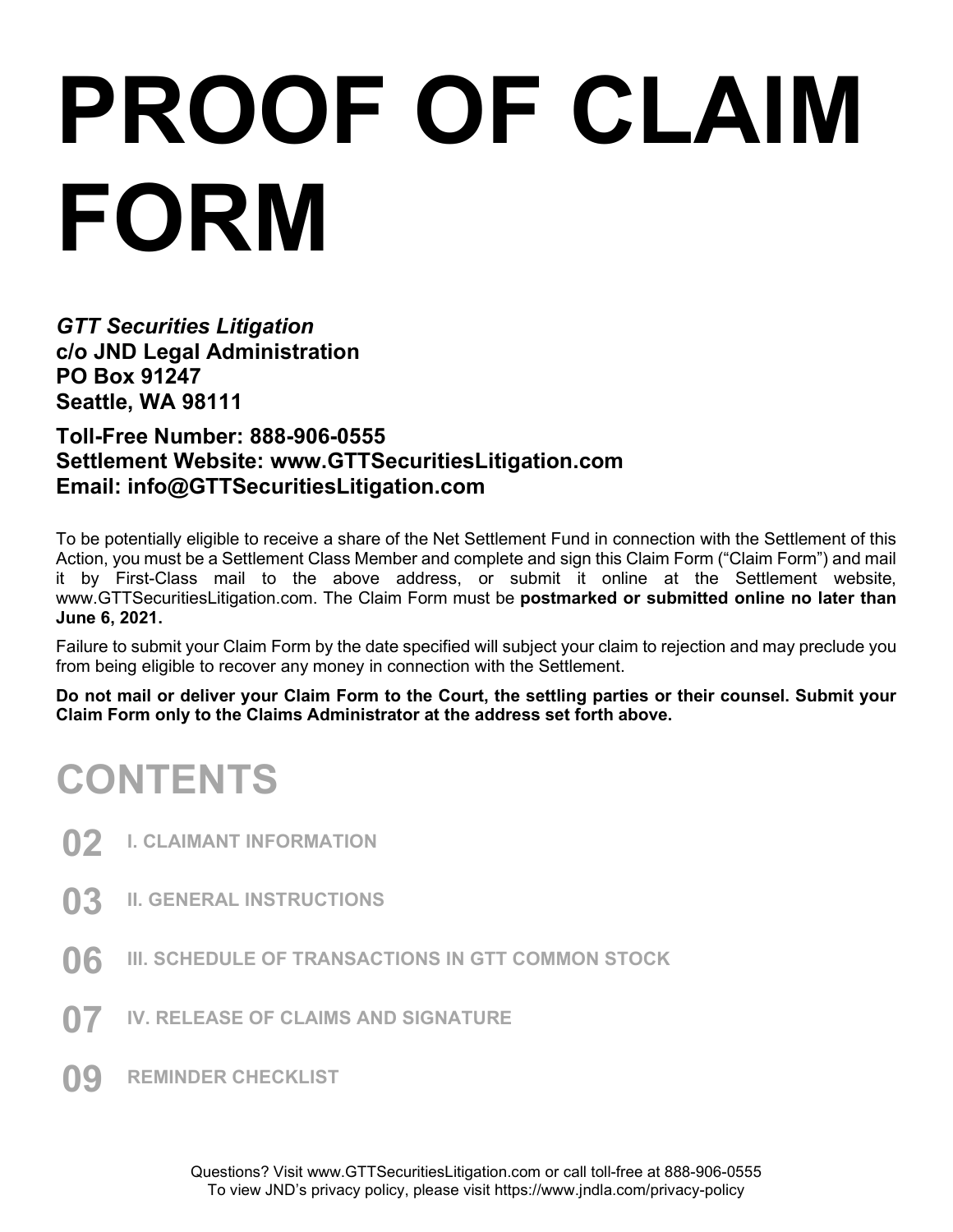### **I. CLAIMANT INFORMATION**

(Please read the General Instructions below before completing this page.)

The Claims Administrator will use this information for all communications regarding this Claim Form. If this information changes, you MUST notify the Claims Administrator in writing at the address above.

| <b>Beneficial Owner's First Name</b>                                                              | <b>Beneficial Owner's Last Name</b>         |
|---------------------------------------------------------------------------------------------------|---------------------------------------------|
|                                                                                                   |                                             |
| Co-Beneficial Owner's First Name                                                                  | Co-Beneficial Owner's Last Name             |
|                                                                                                   |                                             |
| Entity Name (if claimant is not an individual)                                                    |                                             |
|                                                                                                   |                                             |
| Representative or Custodian Name (if different from Beneficial Owner[s] listed above)             |                                             |
|                                                                                                   |                                             |
| Account Number (if filing for multiple accounts, file a separate Proof of Claim for each account) |                                             |
|                                                                                                   |                                             |
| Address1 (street name and number)                                                                 |                                             |
|                                                                                                   |                                             |
| Address2 (apartment, unit or box number)                                                          |                                             |
|                                                                                                   |                                             |
| City                                                                                              | Zip Code<br>State                           |
|                                                                                                   |                                             |
| Foreign Country (only if not USA)                                                                 |                                             |
|                                                                                                   |                                             |
|                                                                                                   |                                             |
| Last Four Digits of Social Security Number<br><b>OR</b>                                           | <b>Taxpayer Identification Number</b>       |
|                                                                                                   |                                             |
| Telephone Number (home)                                                                           | Telephone Number (work)                     |
|                                                                                                   |                                             |
| <b>Email Address</b>                                                                              |                                             |
|                                                                                                   |                                             |
| <b>Claimant Account Type (check appropriate box):</b>                                             |                                             |
| $\Box$ Individual (includes joint owner accounts)                                                 | Corporation<br>] IRA/401(k)<br>Pension Plan |
| $\Box$ Estate<br>Trust                                                                            |                                             |
|                                                                                                   |                                             |
|                                                                                                   |                                             |
|                                                                                                   | $\overline{2}$                              |

Questions? Visit www.GTTSecuritiesLitigation.com or call toll-free at 888-906-0555 To view JND's privacy policy, please visit https://www.jndla.com/privacy-policy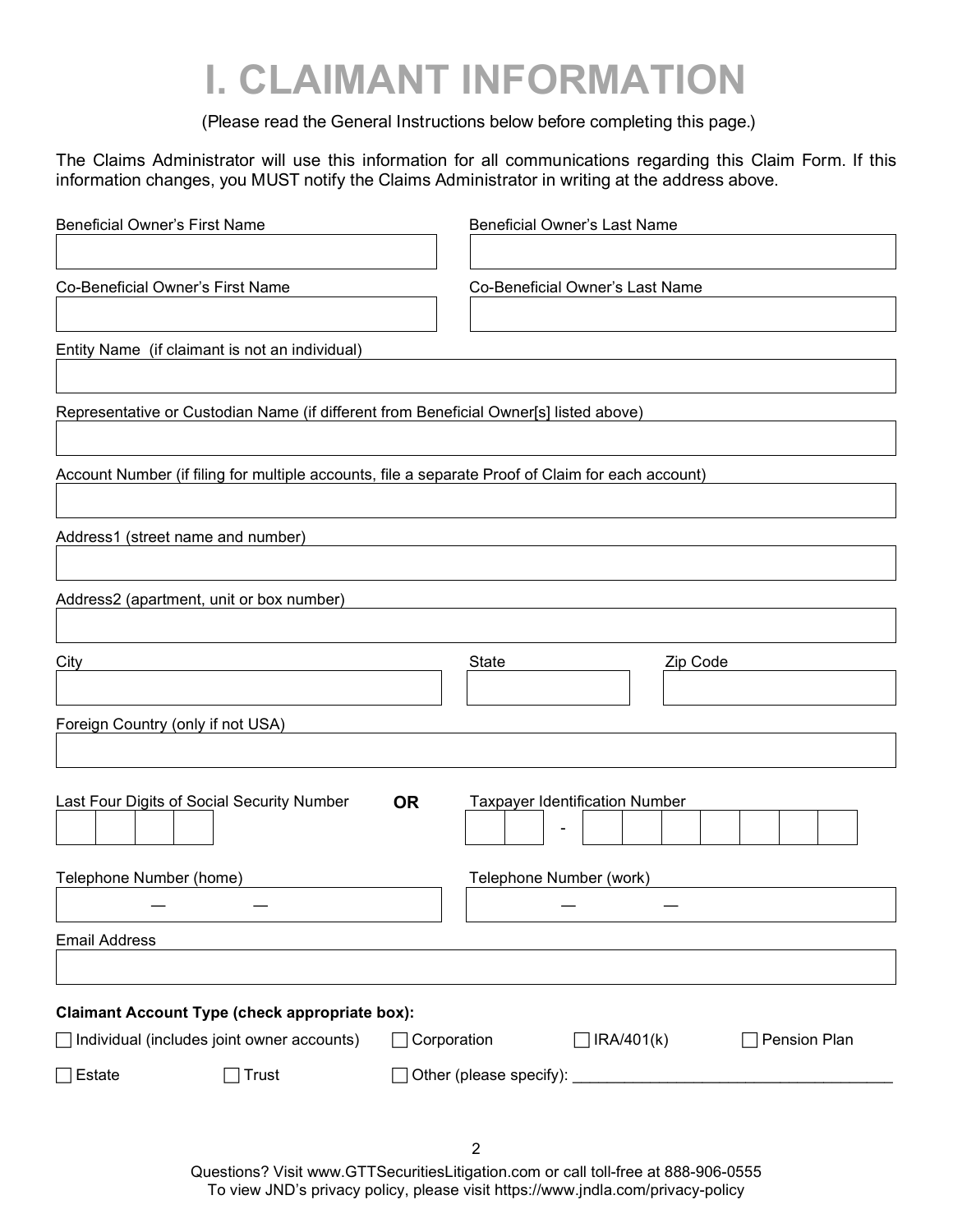## **II. GENERAL INSTRUCTIONS**

1. It is important that you completely read and understand the Notice of (I) Proposed Settlement and Plan of Allocation; (II) Settlement Fairness Hearing; and (III) Motion for an Award of Attorneys' Fees and Reimbursement of Litigation Expenses (the "Notice") that accompanies this Claim Form, including the Plan of Allocation of the Net Settlement Fund set forth in the Notice. The Notice describes the proposed Settlement, how Settlement Class Members are affected by the Settlement, and the manner in which the Net Settlement Fund will be distributed if the Settlement and Plan of Allocation are approved by the Court. The Notice also contains the definitions of many of the defined terms (which are indicated by initial capital letters) used in this Claim Form. By signing and submitting this Claim Form, you will be certifying that you have read and that you understand the Notice, including the terms of the releases described therein and provided for herein.

2. This Claim Form is directed to all persons or entities who purchased or otherwise acquired publicly traded common stock of GTT Communications, Inc. ("GTT" or the "Company") from February 26, 2018 to August 7, 2019, inclusive, and who were damaged thereby (the "Settlement Class Period"). All persons and entities that are members of the Settlement Class are referred to as "Settlement Class Members."

3. Excluded from the Settlement Class are Defendants, the Officers and directors of GTT at all relevant times, and all such excluded persons' Immediate Family members, legal representatives, heirs, agents, affiliates, predecessors, successors and assigns, and any entity in which any excluded person has or had a controlling interest. Also excluded from the Settlement Class are those persons who file valid and timely requests for exclusion in accordance with the Preliminary Approval Order.

4. If you are not a Settlement Class Member, or if you, or someone acting on your behalf, submits a request for exclusion from the Settlement Class, do not submit a Claim Form. **YOU MAY NOT, DIRECTLY OR INDIRECTLY, PARTICIPATE IN THE SETTLEMENT IF YOU ARE NOT A SETTLEMENT CLASS MEMBER. THUS, IF YOU ARE EXCLUDED FROM THE SETTLEMENT CLASS (AS SET FORTH IN PARAGRAPH 3 ABOVE), ANY CLAIM FORM THAT YOU SUBMIT, OR THAT MAY BE SUBMITTED ON YOUR BEHALF, WILL NOT BE ACCEPTED.** 

5. If you are a Settlement Class Member, you will be bound by the terms of any judgments or orders entered in the Action WHETHER OR NOT YOU SUBMIT A CLAIM FORM. Thus, if you are a Settlement Class Member, the Judgment will release and enjoin the filing or continued prosecution of the Released Plaintiff's Claims against the Defendant Releasees.

6. You are potentially eligible to participate in the distribution of the Net Settlement Fund only if you are a member of the Settlement Class and if you complete and return this form as specified below. If you fail to submit a timely, properly addressed, and completed Claim Form with the required documentation, your claim may be rejected and you may be precluded from receiving any distribution from the Net Settlement Fund.

#### 7. **Submission of this Claim Form does not guarantee that you will share in the proceeds of the Settlement. The distribution of the Net Settlement Fund will be governed by the Plan of Allocation set forth in the Notice, if it is approved by the Court, or by such other plan of allocation approved by the Court.**

8. Use the Schedule of Transactions in Part III of this Claim Form to supply all required details of your transaction(s) (including free transfers) in and holdings of GTT common stock. On the Schedule of Transactions, please provide all of the requested information with respect to your holdings, purchases, acquisitions and sales of GTT common stock, whether such transactions resulted in a profit or a loss. Failure to report all transaction and holding information during the requested time periods may result in the rejection of your claim.

9. **Please note:** Only publicly traded common stock of GTT purchased or otherwise acquired during the Settlement Class Period (*i.e.*, from February 26, 2018 to August 7, 2019, inclusive) is included in the Settlement. However, under the PSLRA "90-Day Look-Back period" (described in the Plan of Allocation set forth in the Notice), your sales of GTT common stock during the period from August 8, 2019 through November 5, 2019, will be used for purposes of calculating your "Recognized Loss" amounts under the Plan of Allocation.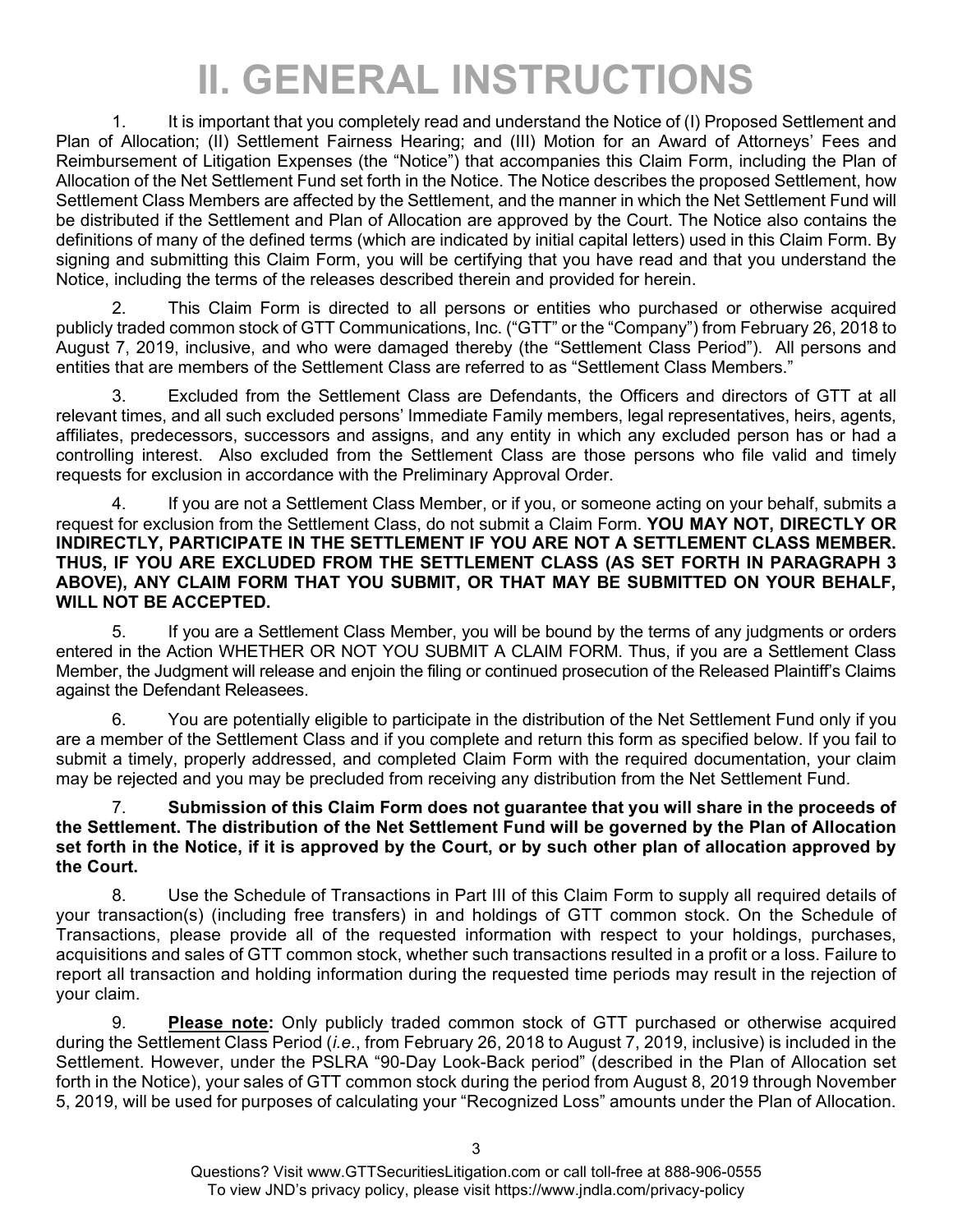Therefore, in order for the Claims Administrator to be able to balance your claim, the requested purchase information during the 90-Day Look-Back period must also be provided.

10. You are required to submit genuine and sufficient documentation for all of your transactions in and holdings of GTT common stock set forth in the Schedule of Transactions in Part III of this Claim Form. Documentation may consist of copies of brokerage confirmation slips or monthly brokerage account statements, or an authorized statement from your broker containing the transactional and holding information found in a broker confirmation slip or account statement. The Parties and the Claims Administrator do not independently have information about your investments in GTT common stock. IF SUCH DOCUMENTS ARE NOT IN YOUR POSSESSION, PLEASE OBTAIN COPIES OR EQUIVALENT CONTEMPORANEOUS DOCUMENTS FROM YOUR BROKER. FAILURE TO SUPPLY THIS DOCUMENTATION MAY RESULT IN THE REJECTION OF YOUR CLAIM. DO NOT SEND ORIGINAL DOCUMENTS. **Please keep a copy of all documents that you send to the Claims Administrator. Also, please do not highlight any portion of the Claim Form or any supporting documents.**

11. Separate Claim Forms should be submitted for each separate legal entity (*e.g.*, a claim from joint owners should not include separate transactions through an account that is in the name of just one of the joint owners, and an individual should not combine his or her IRA transactions with transactions made through an account in the individual's name). Conversely, a single Claim Form should be submitted on behalf of one legal entity including all transactions made by that entity on one Claim Form, no matter how many separate accounts that entity has (*e.g.*, a corporation with multiple brokerage accounts should include all transactions made in all accounts on one Claim Form).

12. All joint beneficial owners must sign this Claim Form. If you purchased or otherwise acquired GTT common stock during the Settlement Class Period and held the common stock in your name, you are the beneficial owner as well as the record owner and you must sign this Claim Form to participate in the Settlement. If, however, you purchased or otherwise acquired GTT common stock during the Settlement Class Period and the stock was registered in the name of a third party, such as a nominee or brokerage firm, you are the beneficial owner of the stock, but the third party is the record owner. The beneficial owner, not the record owner, must sign this Claim Form.

13. Agents, executors, administrators, guardians, and trustees must complete and sign the Claim Form on behalf of persons represented by them, and they must:

- (a) expressly state the capacity in which they are acting;
- (b) identify the name, account number, Social Security Number (or taxpayer identification number), address and telephone number of the beneficial owner of (or other person or entity on whose behalf they are acting with respect to) the GTT common stock; and
- (c) furnish evidence of their authority to submit the Claim Form on their behalf.
- 14. By submitting a signed Claim Form, you will be swearing that you:
	- (a) own(ed) the GTT common stock you have listed in the Claim Form; or
	- (b) are expressly authorized to act on behalf of the owner thereof.

15. By submitting a signed Claim Form, you will be swearing to the truth of the statements contained therein and the genuineness of the documents attached thereto, subject to penalties of perjury under the laws of the United States of America. The making of false statements, or the submission of forged or fraudulent documentation, will result in the rejection of your claim and may subject you to civil liability or criminal prosecution.

16. If the Court approves the Settlement, payments to eligible Authorized Claimants pursuant to the Plan of Allocation (or such other plan of allocation as the Court approves) will be made after the completion of all claims processing. This could take substantial time. Please be patient.

17. **PLEASE NOTE:** As set forth in the Plan of Allocation, each Authorized Claimant shall receive his, her, or its *pro rata* share of the Net Settlement Fund. If the prorated payment to any Authorized Claimant, however, calculates to less than \$10.00, it will not be included in the calculation and no distribution will be made to that Authorized Claimant.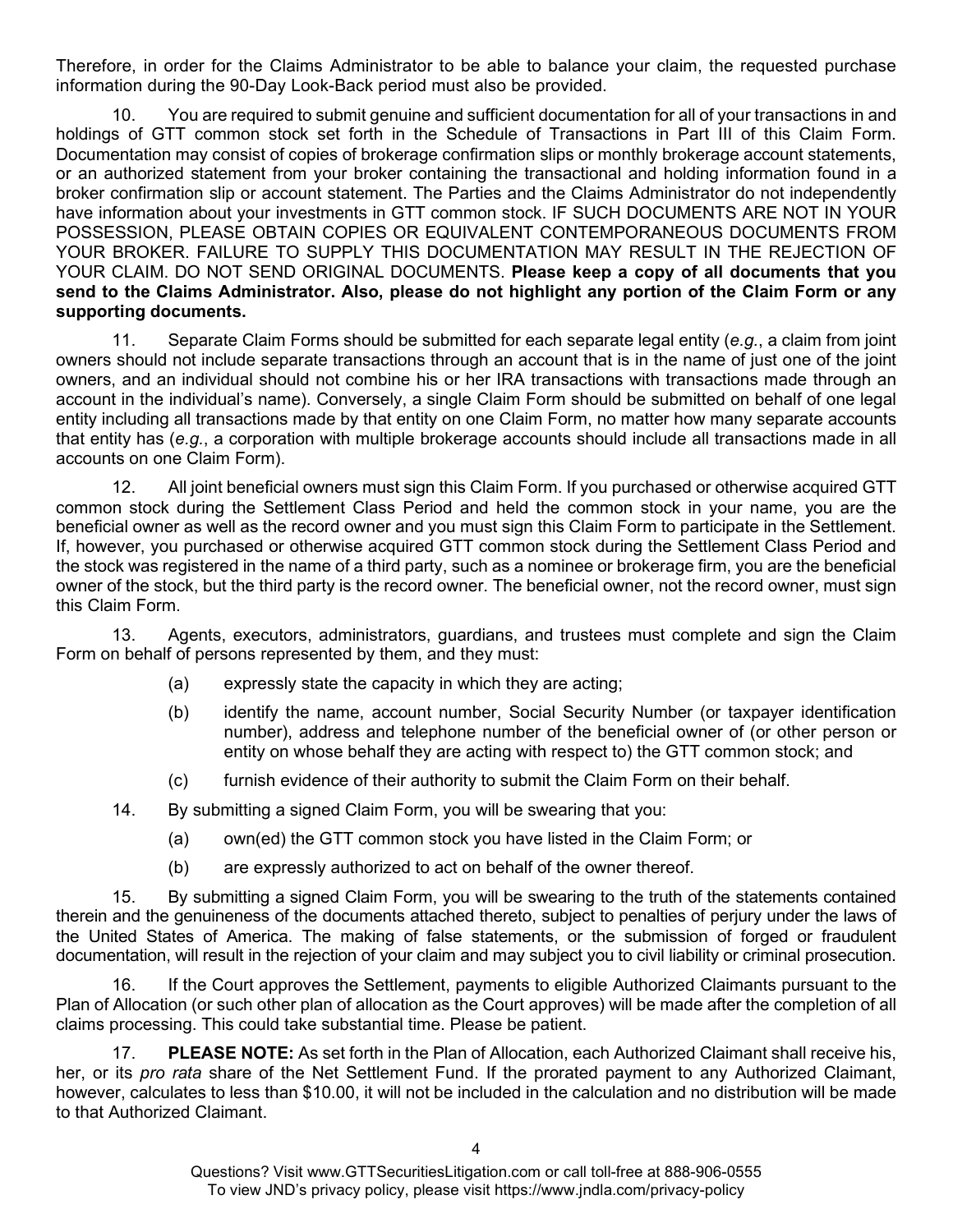18. If you have questions concerning the Claim Form, or need additional copies of the Claim Form or the Notice, you may contact the Claims Administrator at GTT Securities Litigation, c/o JND Legal Administration, PO Box 91247, Seattle, WA 98111, by email at info@GTTSecuritiesLitigation.com or by toll-free phone at 888-906-0555, or you may download the documents from the Settlement website. 888-906-0555, or you may download the documents from the Settlement website, www.GTTSecuritiesLitigation.com.

19. NOTICE REGARDING ELECTRONIC FILES: Certain claimants with large numbers of transactions may request, or may be requested, to submit information regarding their transactions in electronic files. To obtain the mandatory electronic filing requirements and file layout, you may visit the Settlement website at www.GTTSecuritiesLitigation.com or you may email the Claims Administrator's electronic filing department at GTTSecurities@JNDLA.COM. Any file not in accordance with the required electronic filing format will be subject to rejection. No electronic files will be considered to have been properly submitted unless the Claims Administrator issues an email to that effect after processing your file with your claim numbers and respective account information. **Do not assume that your file has been received or processed until you receive this email. If you do not receive such an email within 10 days of your submission, you should contact the electronic filing department at GTTSecurities@JNDLA.COM com to inquire about your file and confirm it was received and is acceptable.**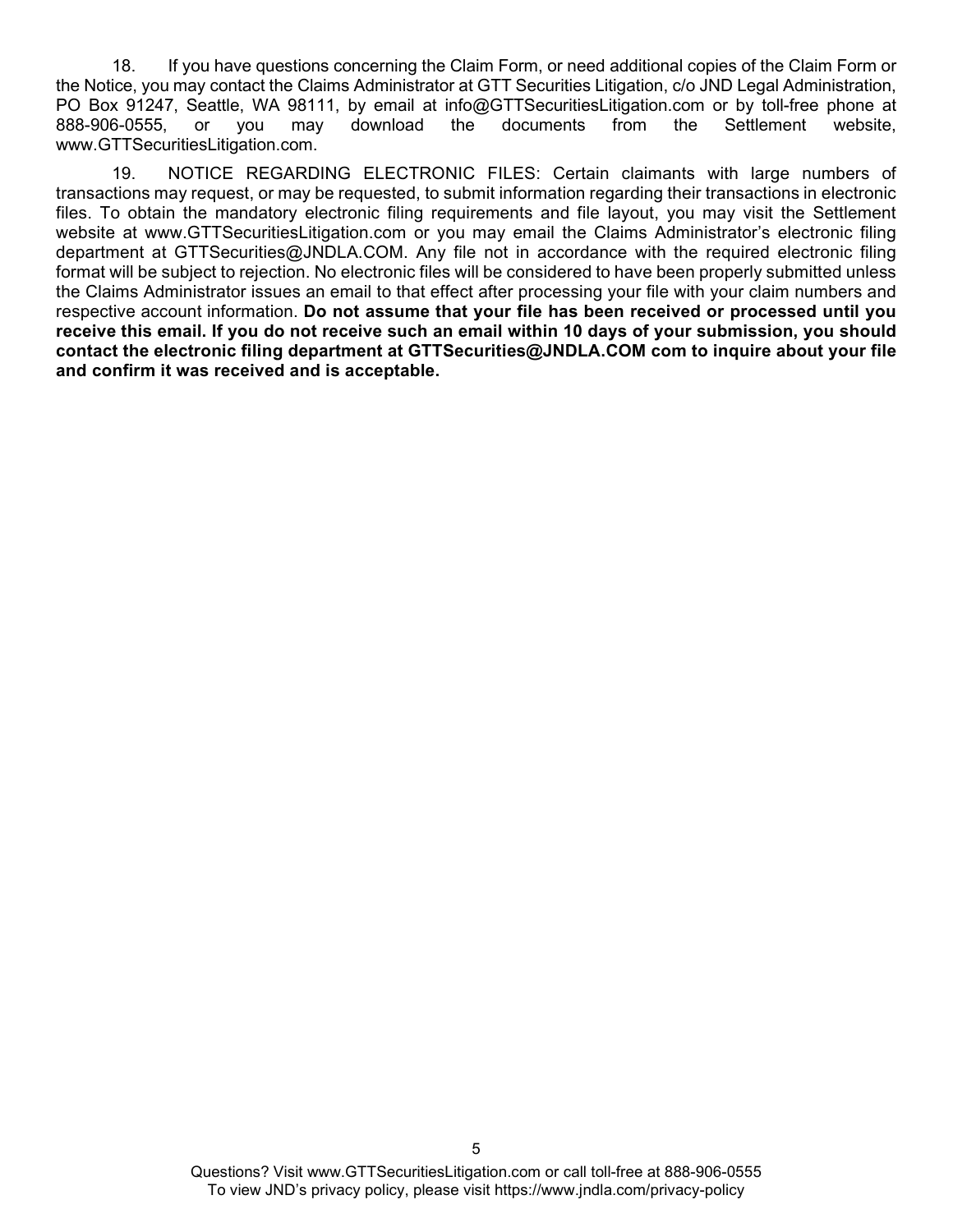### **III. SCHEDULE OF TRANSACTIONS IN GTT COMMON STOCK**

Complete this Part III if and only if you purchased or otherwise acquired publicly traded common stock of GTT from February 26, 2018 to August 7, 2019, inclusive. Please include proper documentation with your Claim Form as described in detail in Part II – General Instructions, Paragraph 10, above. Do not include information in this section regarding securities other than GTT common stock.

- **1. BEGINNING HOLDINGS**  State the total number of shares of GTT common stock held as of the opening of trading on February 26, 2018. (Must be documented.) If none, write "zero" or "0."
- **2. PURCHASES/ACQUISITIONS DURING THE SETTLEMENT CLASS PERIOD AND DURING THE 90-DAY LOOK-BACK PERIOD** – Separately list each and every purchase or acquisition (including free receipts) of GTT common stock from after the opening of trading on February 26, 2018, through and including the close of trading on November 5, 2019. (Must be documented.)

| Date of Purchase/<br><b>Acquisition (MM/DD/YY)</b> | <b>Number of Shares</b><br><b>Purchased/Acquired</b> | <b>Purchase/Acquisition</b><br><b>Price per Share</b> | <b>Total</b> |
|----------------------------------------------------|------------------------------------------------------|-------------------------------------------------------|--------------|
|                                                    |                                                      | Φ                                                     | \$           |
|                                                    |                                                      | \$                                                    | \$           |
|                                                    |                                                      | \$                                                    | \$           |
|                                                    |                                                      | S                                                     | \$           |

**3. SALES DURING THE SETTLEMENT CLASS PERIOD AND DURING THE 90-DAY LOOK-BACK PERIOD** – Separately list each and every sale or disposition (including free deliveries) of GTT common stock from after the opening of trading on February 26, 2018, through and including the close of trading on November 5, 2019. (Must be documented.)

| Date of Sale<br>(MM/DD/YY) | <b>Number of Shares Sold</b> | <b>Sale Price</b><br>per Share | <b>Total</b> |
|----------------------------|------------------------------|--------------------------------|--------------|
|                            |                              | \$                             | \$           |
|                            |                              | \$                             | \$           |
|                            |                              | \$                             | \$           |
|                            |                              | \$                             | \$           |

**4. ENDING HOLDINGS** – State the total number of shares of GTT common stock held as of the close of trading on November 5, 2019. (Must be documented.) If none, write "zero" or "0."

#### **IF YOU NEED ADDITIONAL SPACE TO LIST YOUR TRANSACTIONS YOU MUST PHOTOCOPY THIS PAGE AND CHECK THIS BOX. IF YOU DO NOT CHECK THIS BOX THESE ADDITIONAL PAGES WILL NOT BE REVIEWED.**

 $\Box$ 

**IF NONE, CHECK HERE** 

 $\Box$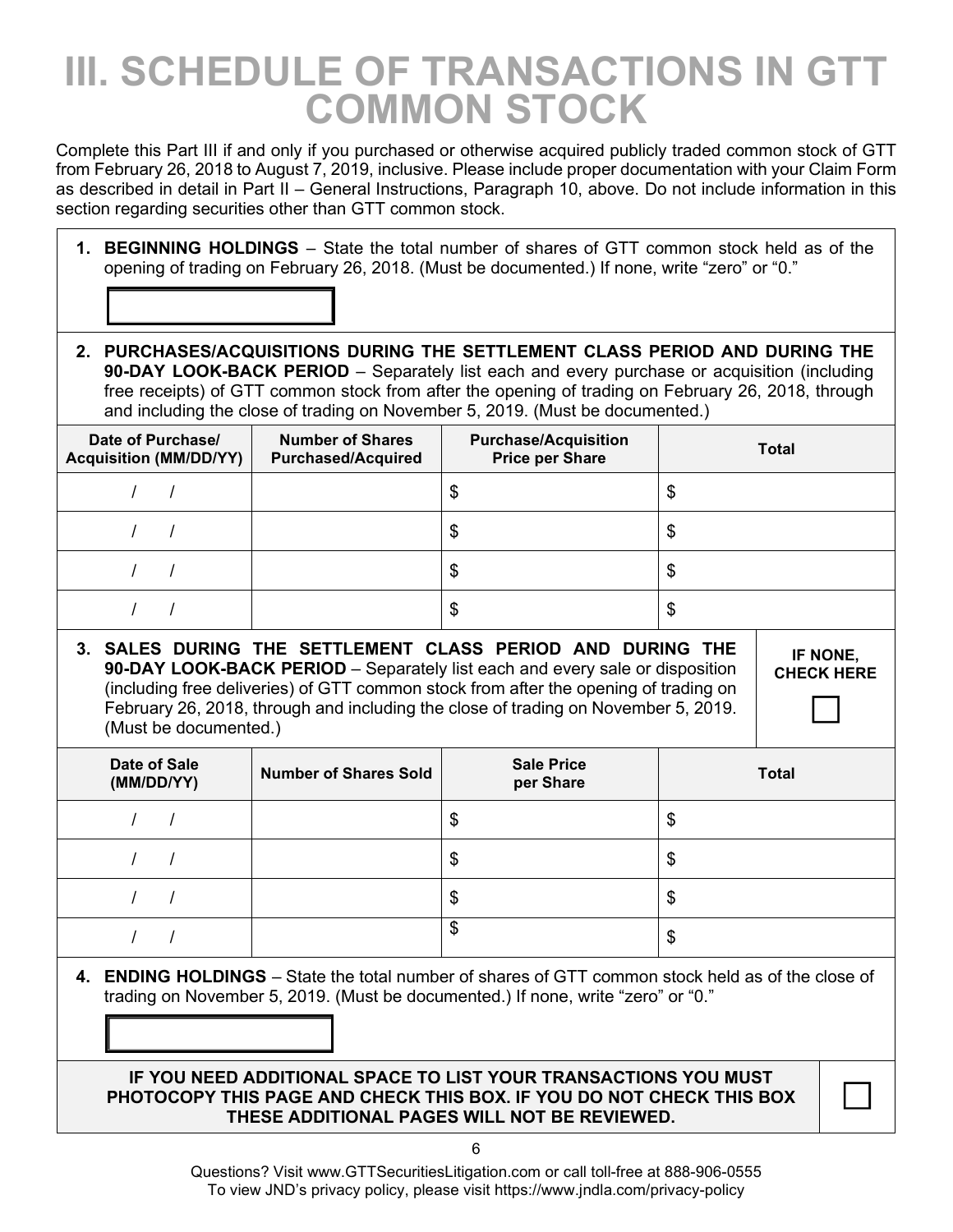## **IV. RELEASE OF CLAIMS AND SIGNATURE**

#### **YOU MUST ALSO READ THE RELEASE AND CERTIFICATION BELOW AND SIGN ON PAGE 8 OF THIS CLAIM FORM.**

I (we) hereby acknowledge that as of the Effective Date of the Settlement, pursuant to the terms set forth in the Stipulation, I (we), on behalf of myself (ourselves) and my (our) heirs, executors, administrators, predecessors, successors, officers, directors, agents, parents, affiliates, subsidiaries, employees, attorneys, assignees and assigns, in their capacities as such, shall be deemed to have, and by operation of the Stipulation, of law, and of the Judgment shall have, fully, finally, and forever compromised, settled, released, resolved, relinquished, waived, and discharged each and every Released Plaintiff's Claim (as defined in the Stipulation and in the Notice) against the Defendants and the other Defendant Releasees (as defined in the Stipulation and in the Notice), and shall forever be barred and enjoined from commencing, instituting, prosecuting or continuing to prosecute any action or other proceeding in any court of law or equity, arbitration tribunal or administration forum asserting any or all of the Released Plaintiff's Claims against any of the Defendant Releasees.

#### **CERTIFICATION**

By signing and submitting this Claim Form, the claimant(s) or the person(s) who represent(s) the claimant(s) certifies (certify), as follows:

1. that I (we) have read and understand the contents of the Notice and this Claim Form, including the releases provided for in the Settlement and the terms of the Plan of Allocation;

2. that the claimant(s) is a (are) Settlement Class Member(s), as defined in the Notice and in paragraph 2 on page 3 of this Claim Form, and is (are) not excluded from the Settlement Class by definition or pursuant to request as set forth in the Notice and in paragraph 3 on page 3 of this Claim Form;

3. that I (we) own(ed) the GTT common stock identified in the Claim Form and have not assigned the claim against the Defendant Releasees to another, or that, in signing and submitting this Claim Form, I (we) have the authority to act on behalf of the owner(s) thereof;

4. that the claimant(s) has (have) not submitted any other claim covering the same purchases/acquisitions of GTT common stock and knows (know) of no other person having done so on the claimant's (claimants') behalf;

5. that the claimant(s) submit(s) to the jurisdiction of the Court with respect to claimant's (claimants') claim and for purposes of enforcing the releases set forth herein;

6. that I (we) agree to furnish such additional information with respect to this Claim Form as Lead Counsel, the Claims Administrator or the Court may require;

7. that the claimant(s) waive(s) the right to trial by jury, to the extent it exists, and agree(s) to the Court's summary disposition of the determination of the validity or amount of the claim made by this Claim Form;

8. that I (we) acknowledge that the claimant(s) will be bound by and subject to the terms of any judgment(s) that may be entered in the Action; and

9. that the claimant(s) is (are) NOT subject to backup withholding under the provisions of Section 3406(a)(1)(C) of the Internal Revenue Code because (a) the claimant(s) is (are) exempt from backup withholding or (b) the claimant(s) has (have) not been notified by the IRS that he/she/it is subject to backup withholding as a result of a failure to report all interest or dividends or (c) the IRS has notified the claimant(s) that he/she/it is no longer subject to backup withholding. **If the IRS has notified the claimant(s) that he, she, or it is subject to**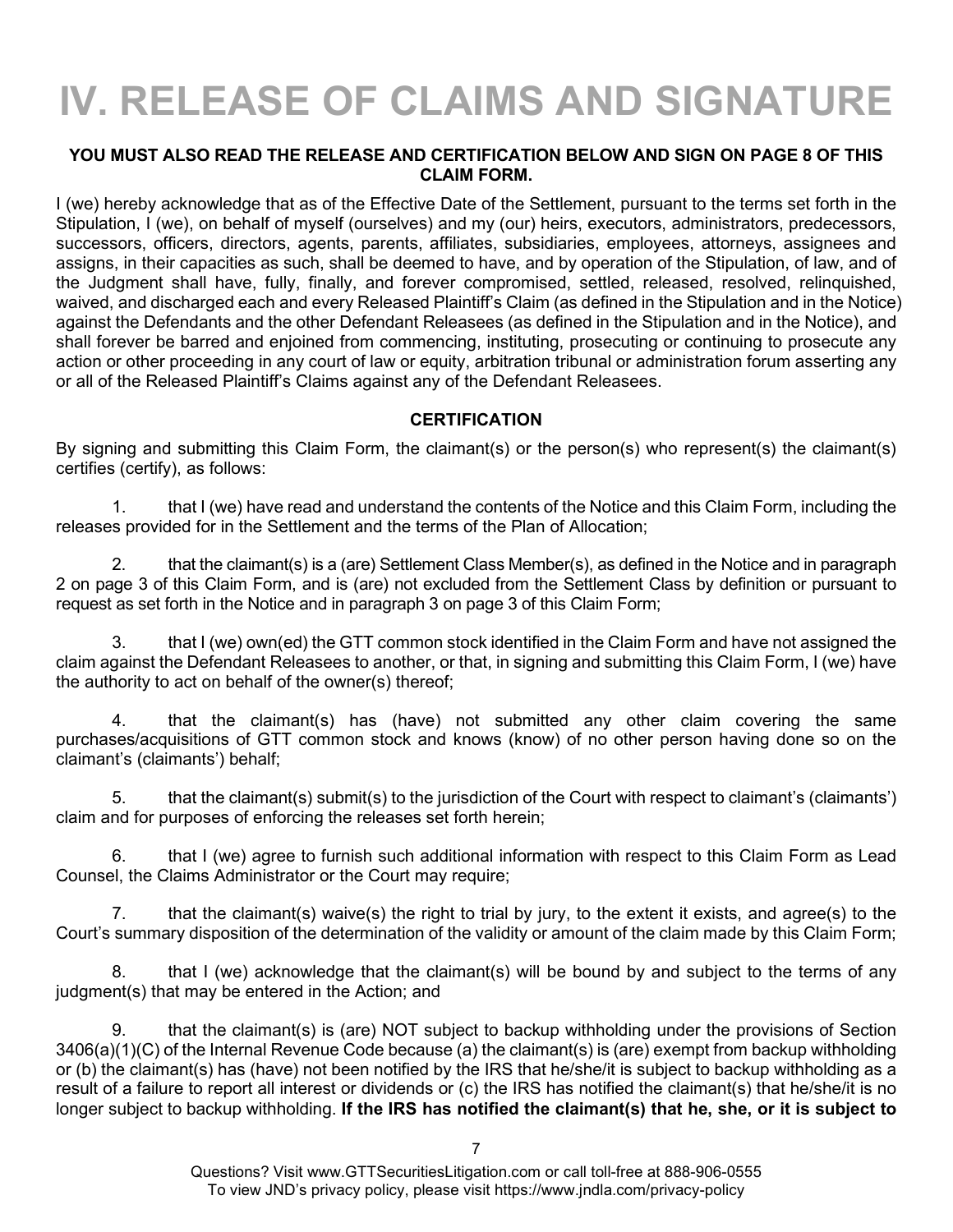**backup withholding, please strike out the language in the preceding sentence indicating that the claim is not subject to backup withholding in the certification above.**

UNDER THE PENALTIES OF PERJURY, I (WE) CERTIFY THAT ALL OF THE INFORMATION PROVIDED BY ME (US) ON THIS CLAIM FORM IS TRUE, CORRECT, AND COMPLETE, AND THAT THE DOCUMENTS SUBMITTED HEREWITH ARE TRUE AND CORRECT COPIES OF WHAT THEY PURPORT TO BE.

| Signature of<br>claimant                  | Date |    |           |    |
|-------------------------------------------|------|----|-----------|----|
| Print your<br>name here                   |      | MM | <b>DD</b> | YY |
| Signature of<br>joint claimant,<br>if any | Date |    |           |    |
| Print your<br>name here                   |      | MM | DD        | YY |

*If the claimant is other than an individual, or is not the person completing this form, the following also must be provided:*

| Signature of<br>person signing<br>on behalf of<br>claimant |  |
|------------------------------------------------------------|--|
| Print your<br>name here                                    |  |

Capacity of person signing on behalf of claimant, if other than an individual, *e.g.*, executor, president, trustee, custodian, *etc*. (Must provide evidence of authority to act on behalf of claimant – see paragraph 13 on page 4 of this Claim Form.)

| Date |           |         |   |
|------|-----------|---------|---|
|      | <b>MM</b> | חח<br>◡ | Ŵ |